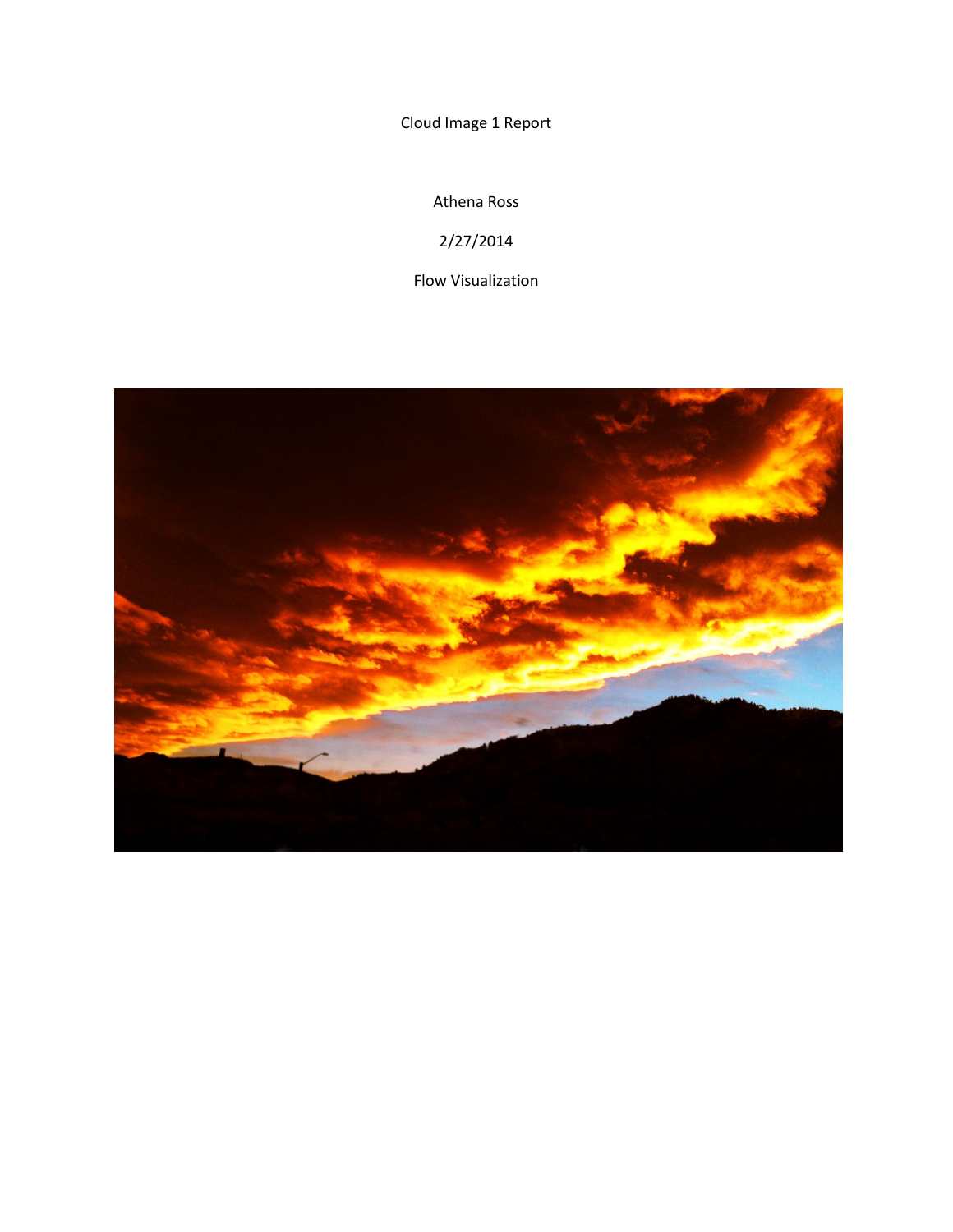#### I. Purpose

This assignment was taken as the first cloud image in Flow Visualization, Film 4515. I was attempting to photograph a cloud and showcase the type of cloud along with the general beauty of the cloud.

## II. Circumstances

This image was taken on Highway 93 outside of Golden Colorado. The exact location was an intersection where Highway 93 turns into US-6. The camera was pointing west towards Lookout Mountain at an angle of maybe 5 degrees. This image was taken at approximately 4:45PM on January 15<sup>th</sup>.

## III. Statement

The clouds photographed are Stratocumulus. This can be assumed based on how low they were in the air and the fact that the upward buildup is visible on the edge of the cloud. While it is not quite as obvious, the cloud expanded out across the sky as it approached the mountains going from East to West. It covered the majority of the sky. At the time it was warm and the temperature remained warm in the region however the previous night there was snowfall. The temperature of the day was at about 7 degrees Celsius with a dew point at -9 degrees Celsius. The closeness in the temperature of the dew point and the actual temperature signify large amounts of humidity in the air. This means that clouds would have formed relatively low in the sky on that particular day. The barometric pressure registered at approximately 1019 hPa. The wind averaged 23 Km/h. Stratocumulus clouds signify little to no precipitation and no precipitation was seen for almost a week.



Figure 1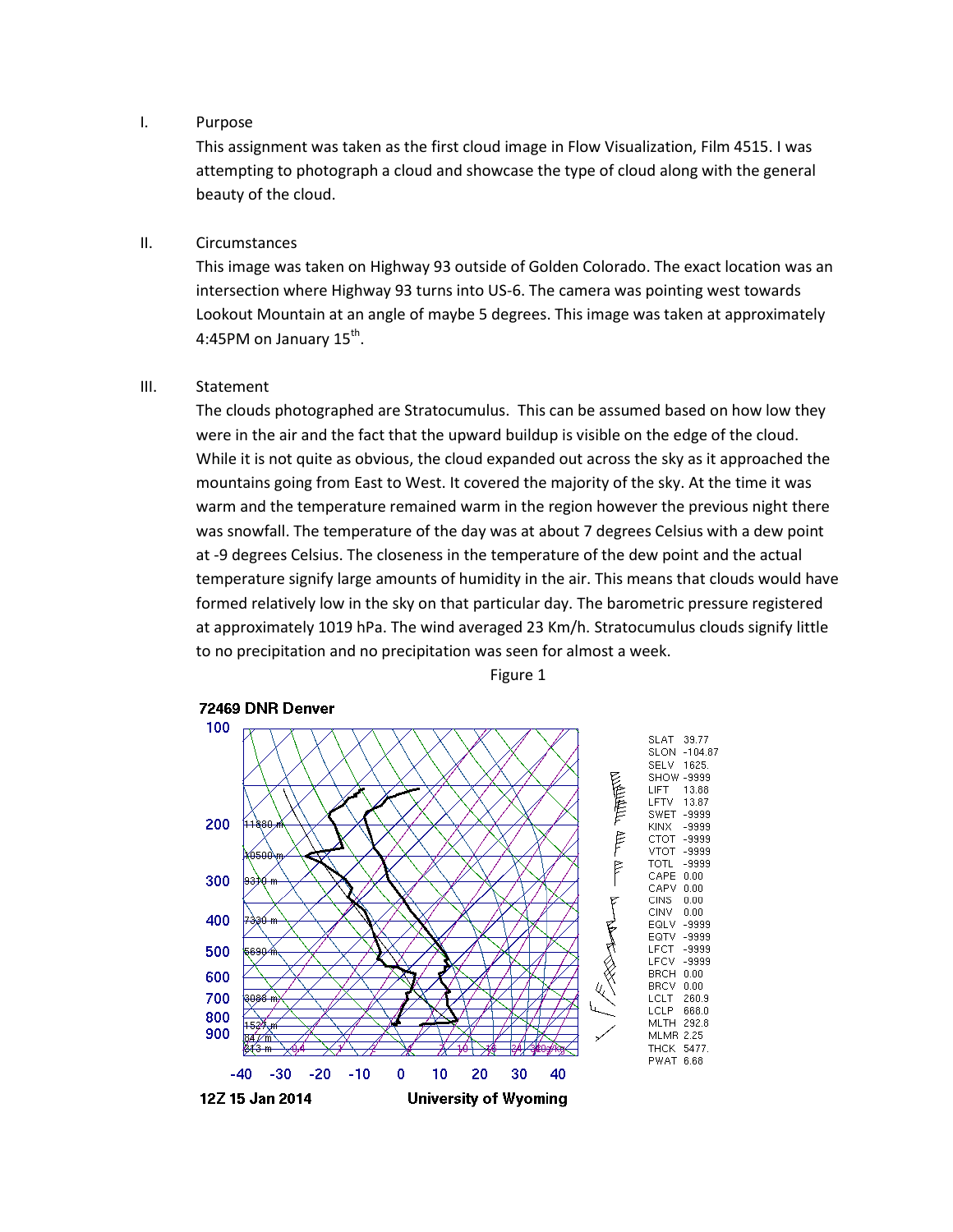There was no weather data available from around the time of the actual event. However, given the fact that the weather, wind levels, and temperatures remained similar throughout the days I inserted a weather plot from 6AM on January  $15<sup>th</sup>$  to give a general idea of what the atmospheric data would have been like at the time.

## IV. Photographic Technique

This photo was taken using the camera on an I-phone 4. The focus and exposure were set to the center of the clouds which was about the mid range between the brightest and darkest portion of the picture. The original image size was 2592X1936 pixels. The exposure time was  $1/120^{th}$  of a second with an ISO of 80. The focal length was 4mm and the F-stop was set to 2.8. When the image was edited the size was changed to 2583X1641 pixels. When editing I increased the color saturation. It was increased minimally, just enough to bring out the red tones naturally occurring in the sun-set. The contrast was also edited but as with the saturation, it was a minimal amount. I made sure to bring out the blacks so the mountains would appear in complete shadow. A few lights were blended into the black to eliminate them from the image once cropping was finished.



# Figure 2-The original image taken before editing

#### V. Conclusion

The image reveals information on the atmosphere and the weather for that particular day. It showcases a stratocumulus cloud as it is fast approaching the mountains. I fulfilled my